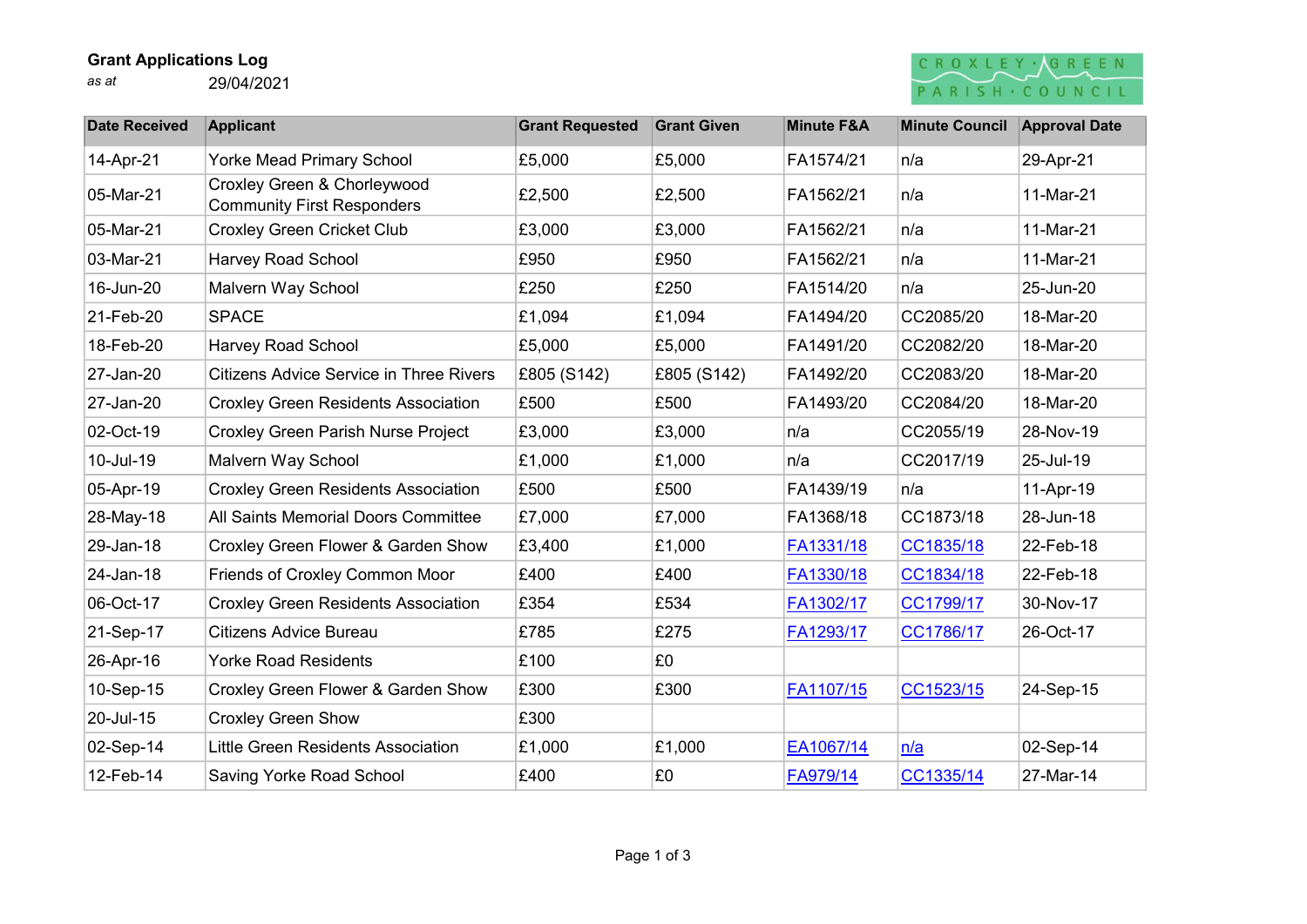### Grant Applications Log

as at 29/04/2021

# CROXLEY AGREEN PARISH · COUNCIL

| <b>Date Received</b> | <b>Applicant</b>                                                       | <b>Grant Requested</b>            | <b>Grant Given</b>                                                          | <b>Minute F&amp;A</b>  | <b>Minute Council</b> | <b>Approval Date</b> |
|----------------------|------------------------------------------------------------------------|-----------------------------------|-----------------------------------------------------------------------------|------------------------|-----------------------|----------------------|
| 06-Feb-13            | Little Green Residents Association                                     | £1,000                            | £0                                                                          | FA971/14               | CC1323/14             | 27-Feb-14            |
| 09-Dec-13            | <b>Croxley Green Mummers</b>                                           | £500                              | £500                                                                        | FA951/13               | CC1300/13             | 19-Dec-13            |
| 18-Sep-13            | <b>Croxley Green Guild of Sport</b>                                    | 5000 (LG (Misc.<br>Prov.) Act s9) | £3,750                                                                      | FA933/13               | CC1278/13             | 31-Oct-13            |
| 07-Jun-13            | <b>Croxley Green Residents Assoc.</b>                                  | £500                              | £500                                                                        |                        | CC1236/13             | 04-Jul-13            |
| 05-Jul-12            | All Saints' Church                                                     | £2,150                            | £850                                                                        | FA832/12               | CC1111/12             | 26-Jul-12            |
| 11-May-12            | <b>Croxley Green Guild of Sport</b>                                    | 2500 (LG (Misc.<br>Prov.) Act s9) | 850 (LG (Misc.<br>Prov.) Act s9)                                            | FA831/12               | CC1110/12             | 26-Jul-12            |
| 25-Apr-12            | <b>Beechcroft Ave Jubilee Committee</b>                                | 100 (S145)                        | 100 (S145)                                                                  |                        | CC1080/12             | 10-May-12            |
| 23-Apr-12            | <b>Yorke Road Street Party</b>                                         | 100 (S145)                        | 100 (S145)                                                                  |                        | CC1079/12             | 10-May-12            |
| 10-Apr-12            | Oakleigh Drive Jubilee Group                                           | 100 (S145)                        | 100 (S145)                                                                  |                        | CC1078/12             | 10-May-12            |
| 12-May-11            | Croxley Green Society - Croxfest (Note:<br>this is a Grant under S145) | £2,500 (S145)                     | £2,500 (S145)                                                               | FA729/11               | CC936/11              | 30-Jun-11            |
| 12-May-11            | <b>Croxley Green Society - Revels</b>                                  | £1,500                            | £1,500                                                                      | FA729/11               | CC936/11              | 30-Jun-11            |
| 07-Mar-11            | <b>Croxley Guild of Sports</b>                                         | £2,500                            | £2,500                                                                      | FA728/11               | CC935/11              | 30-Jun-11            |
| 22-Feb-11            | <b>Redheath Archers</b>                                                | £2,730                            | £0                                                                          | FA700/11 &<br>FA710/11 |                       | 14-Apr-11            |
| 07-Apr-10            | <b>Croxley Green U3A</b>                                               | £150                              | £150                                                                        | FA613/10               | CC790/10              | 24-Jun-10            |
| 01-Mar-10            | <b>Croxley Green Society</b>                                           | £1,500                            | £1,500                                                                      | FA590/10               | CC762/10              | 25-Mar-10            |
| 24-Feb-10            | The Croxley Wellness Centre                                            | £5,000                            | £0 - but free<br>advert or<br>editorial space in<br>the next Parish<br>Pump | FA589/10               | CC761/10              | 25-Mar-10            |
| 30-Mar-09            | <b>Croxley Green Society</b>                                           | £1,000                            | £1,000                                                                      | FA497/09               | CC652/09              | 30-Apr-09            |